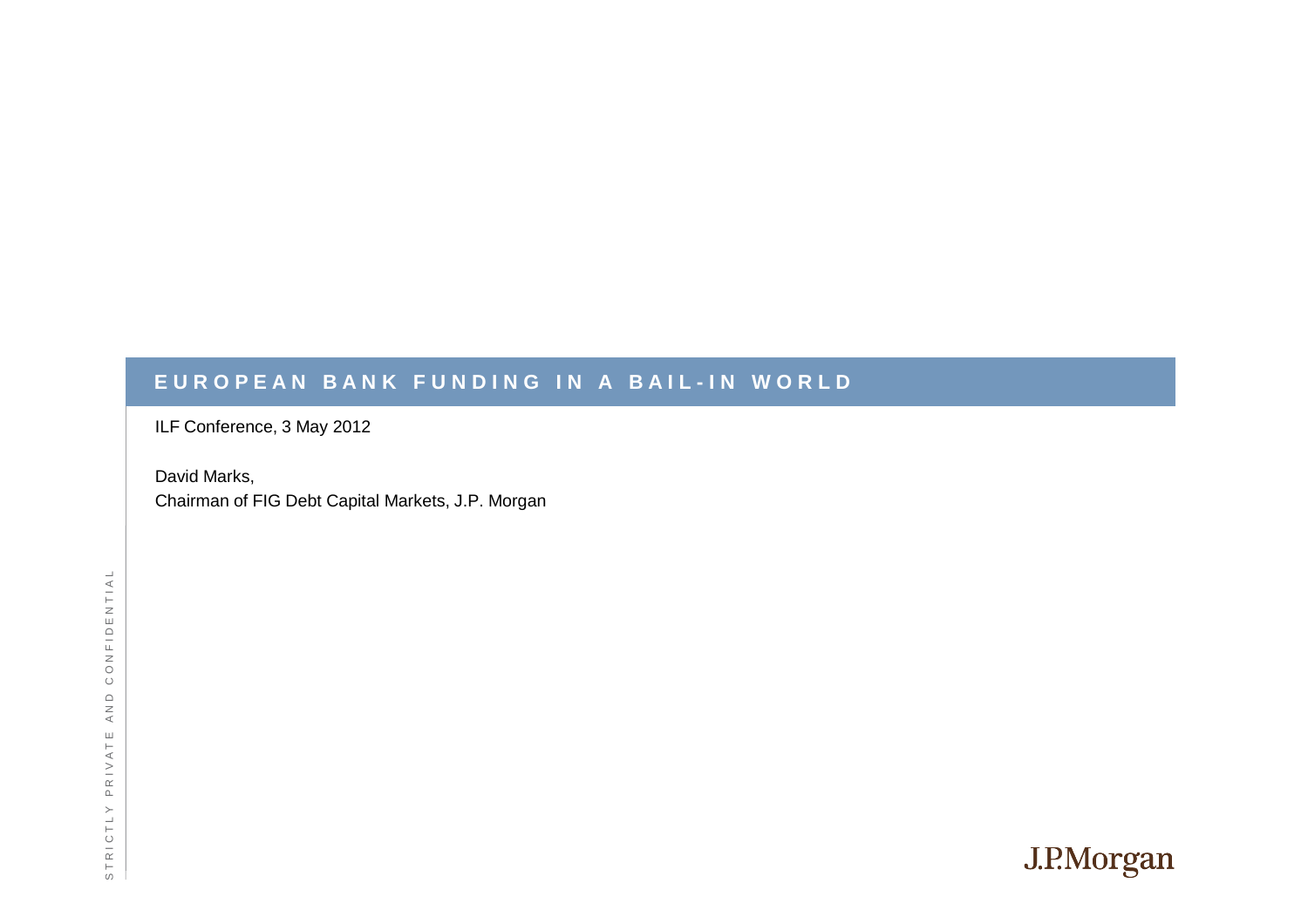This presentation was prepared exclusively for the benefit and internal use of the J.P. Morgan client to whom it is directly addressed and delivered (including such client's subsidiaries, the "Company") in order to assist the Company in evaluating, on a preliminary basis, the feasibility of a possible transaction or transactions and does not carry any right of publication or disclosure, in whole or in part, to any other party. This presentation is for discussion purposes only and is incomplete without reference to, and should be viewed solely in conjunction with, the oral briefing provided by J.P. Morgan. Neither this presentation nor any of its contents may be disclosed or used for any other purpose without the prior written consent of J.P. Morgan.

The information in this presentation is based upon any management forecasts supplied to us and reflects prevailing conditions and our views as of this date, all of which are accordingly subject to change. J.P. Morgan's opinions and estimates constitute J.P. Morgan's judgment and should be regarded as indicative, preliminary and for illustrative purposes only. In preparing this presentation, we have relied upon and assumed, without independent verification, the accuracy and completeness of all information available from public sources or which was provided to us by or on behalf of the Company or which was otherwise reviewed by us. In addition, our analyses are not and do not purport to be appraisals of the assets, stock, or business of the Company or any other entity. J.P. Morgan makes no representations as to the actual value which may be received in connection with a transaction nor the legal, tax or accounting effects of consummating a transaction. Unless expressly contemplated hereby, the information in this presentation does not take into account the effects of a possible transaction or transactions involving an actual or potential change of control, which may have significant valuation and other effects.

Notwithstanding anything herein to the contrary, the Company and each of its employees, representatives or other agents may disclose to any and all persons, without limitation of any kind, the U.S. federal and state income tax treatment and the U.S. federal and state income tax structure of the transactions contemplated hereby and all materials of any kind (including opinions or other tax analyses) that are provided to the Company relating to such tax treatment and tax structure insofar as such treatment and/or structure relates to a U.S. federal or state income tax strategy provided to the Company by J.P. Morgan. J.P. Morgan's policies on data privacy can be found at http://www.jpmorgan.com/pages/privacy. without limitation of any kind, the U.S. federal and state income tax treatment and the U.S. federal and state income tax structure of the transactions<br>
contemplated hereby and all materials of any kind (including opinion

J.P. Morgan's policies prohibit employees from offering, directly or indirectly, a favorable research rating or specific price target, or offering to change a rating or price target, to a subject company as consideration or inducement for the receipt of business or for compensation. J.P. Morgan also prohibits its research

I<u>RS Circular 230 Disclosure:</u> JPMorgan Chase & Co. and its affiliates do not provide tax advice. Accordingly, any discussion of U.S. tax matters included herein (including any attachments) is not intended or written to be used, and cannot be used, in connection with the promotion, marketing or recommendation by anyone not affiliated with JPMorgan Chase & Co. of any of the matters addressed herein or for the purpose of avoiding U.S. tax-related penalties.

J.P. Morgan is a marketing name for investment banking businesses of JPMorgan Chase & Co. and its subsidiaries worldwide. Securities, syndicated loan arranging, financial advisory and other investment banking activities are performed by a combination of J.P. Morgan Securities LLC, J.P. Morgan plc, J.P. Morgan Securities Ltd. and the appropriately licensed subsidiaries of JPMorgan Chase & Co. in EMEA and Asia-Pacific, and lending, derivatives and other commercial banking activities are performed by JPMorgan Chase Bank, N.A. J.P. Morgan deal team members may be employees of any of the foregoing entities.

This presentation does not constitute a commitment by any J.P. Morgan entity to underwrite, subscribe for or place any securities or to extend or arrange credit or to provide any other services.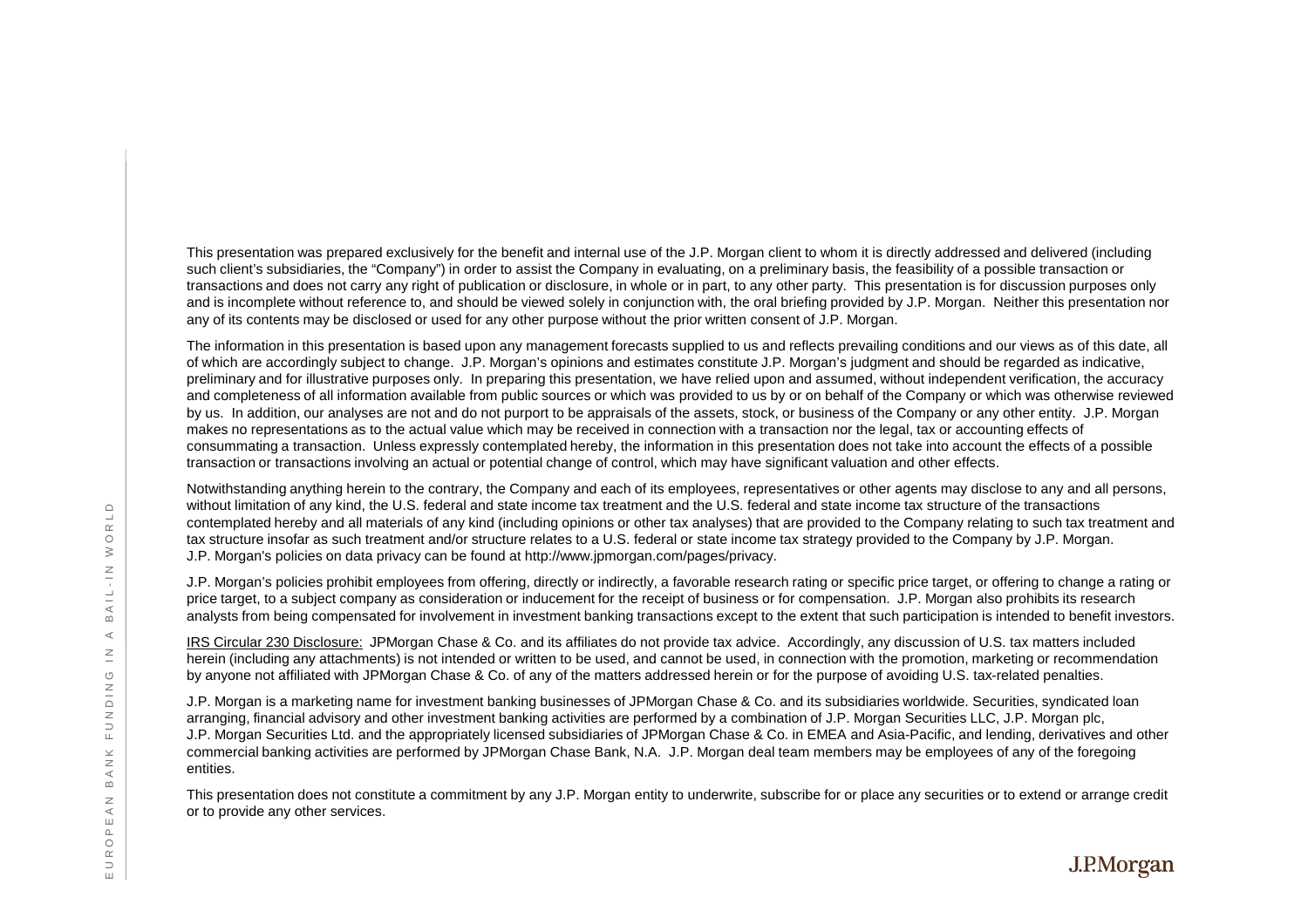This is the perception many investors have of bail-in bonds

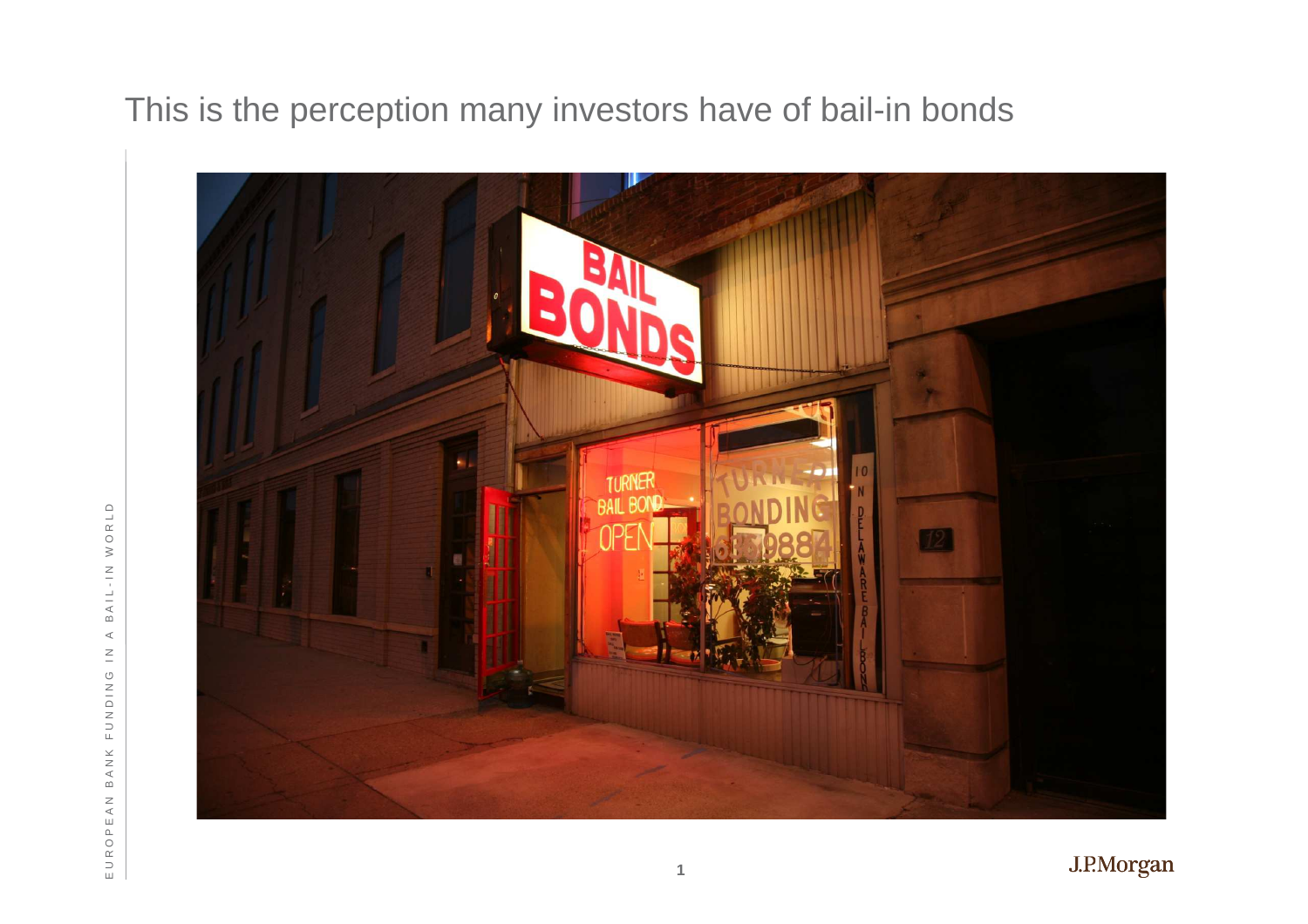# Today's Financial Times headlines

- Eurozone jobless rate surges to record
- "Lost generation" to suffer years of unemployment
- $\blacksquare$  "Finance for big projects cut as banks are squeezed"
	- $\blacksquare$  Money for airports and hospitals down a third
	- $\blacksquare$  Hope of infrastructure boost for economy hit
- $\blacksquare$  "Funding gap puts infrastructure projects in peril"
- There may be a significant shortfall in bank financing for the global economy in the coming years. BUNGER THE TRING IS THE THAT AN INTERNATION TO THE THAT A THE THAT THE PROP PUTS INTERFACT A SAN IN THE PROP OF SUITS THE PROP OF SUITS THE PROP OF SUITS AND THE PROP OF SUITS THE PROP OF AN INTERSTUCTURE WORK FOR ANY REA effect on growth
	- Where there is broad ranging regulatory reform, there are likely to be unintended consequences and unfortunately bank lending to projects will be among the areas to suffer
	- $\blacksquare$  Historic sources of debt have dried up and we are likely to continue to see pressures in the short term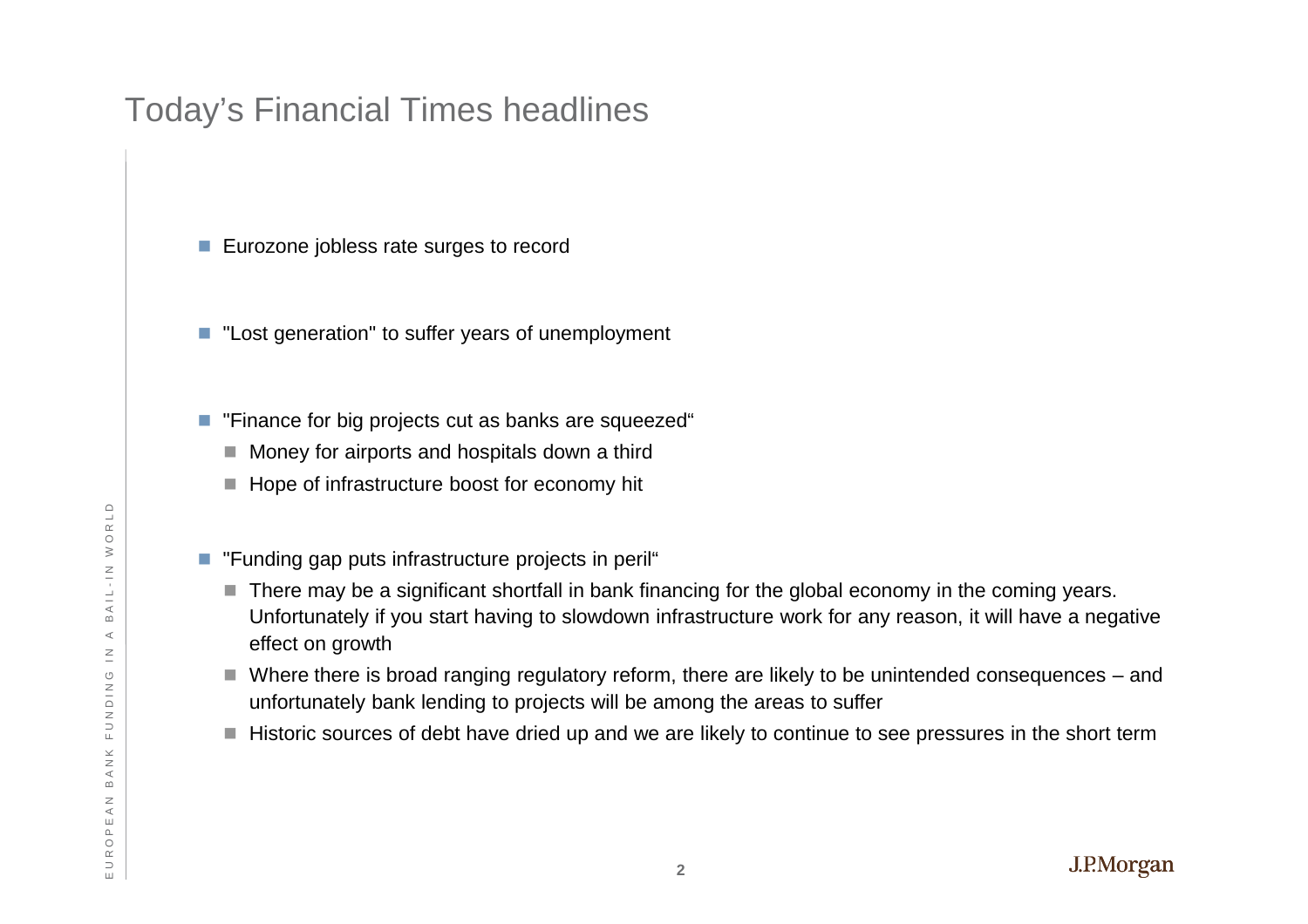#### The world as we knew it



Source: DataQuery, 2 May 2012. CDS mid-level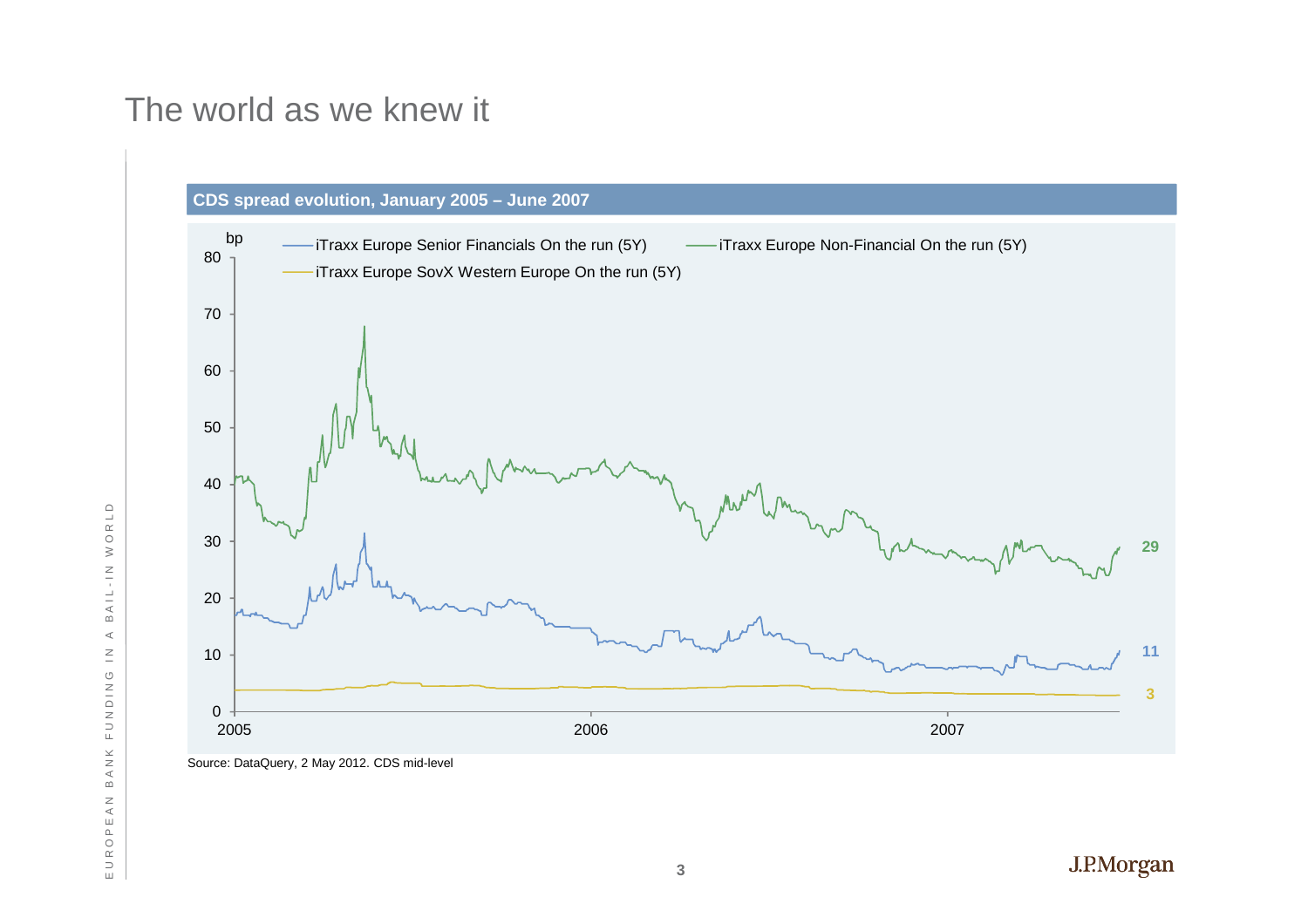# Onset of the financial crisis



Source: DataQuery, 2 May 2012. CDS mid-level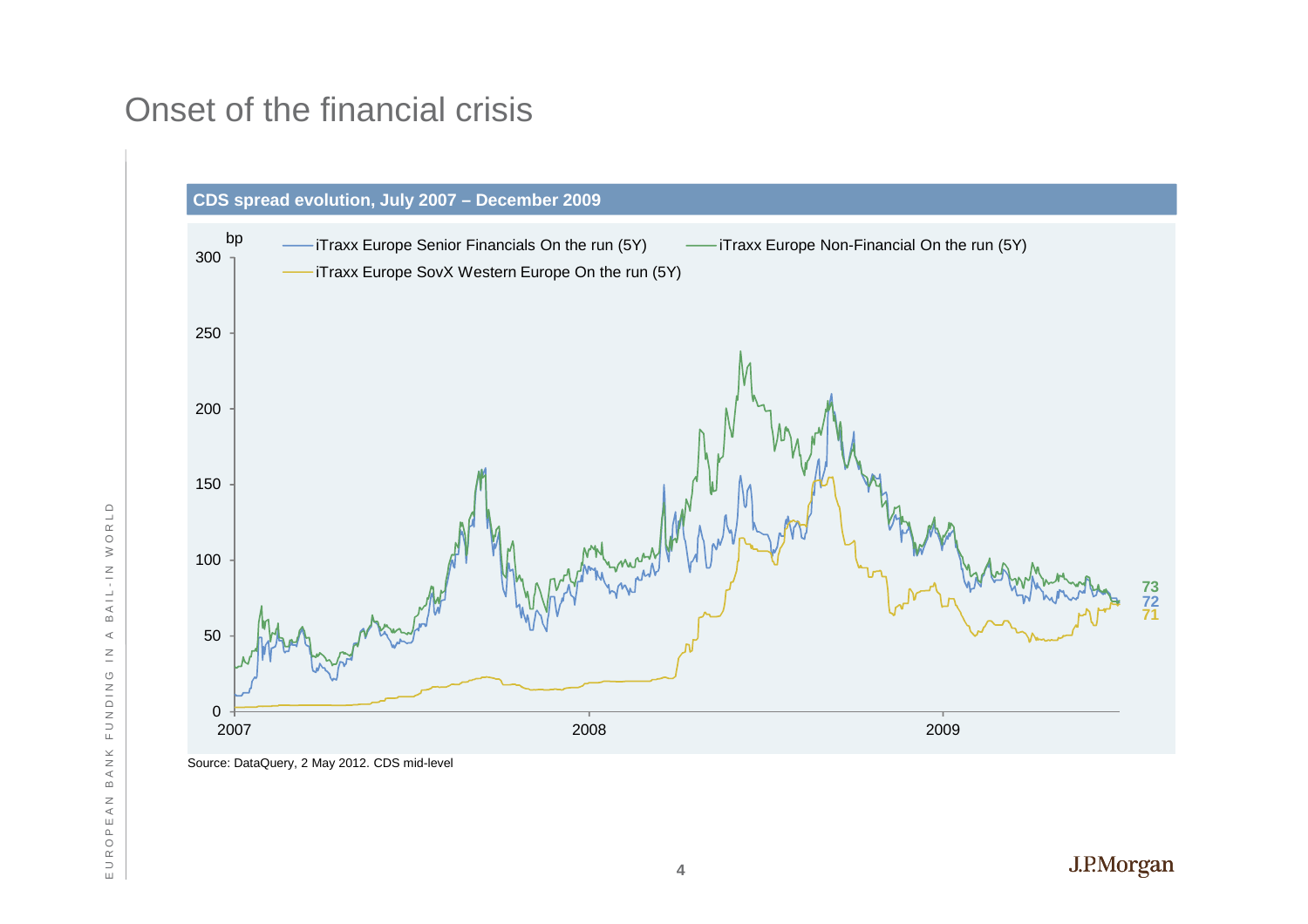# The world turned upside down



Source: DataQuery, 2 May 2012. CDS mid-level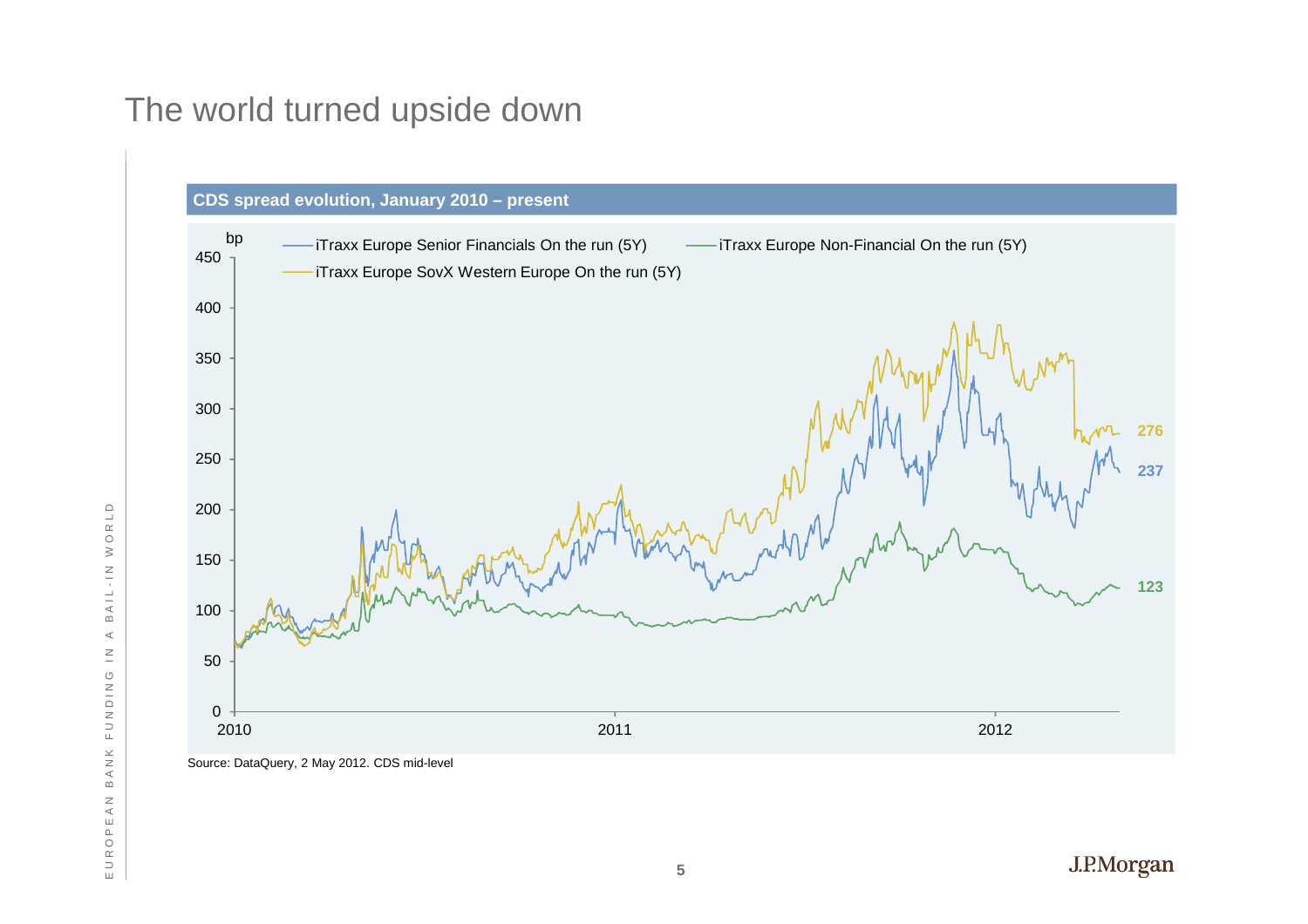# Transformation of the investor base for European banks

|                                                                                  | <b>Pre-Crisis</b>                                                                         |                            |      | <b>Today</b>                                                                         |            |
|----------------------------------------------------------------------------------|-------------------------------------------------------------------------------------------|----------------------------|------|--------------------------------------------------------------------------------------|------------|
| <b>CP</b>                                                                        | Money market funds (2a7)                                                                  |                            |      | Money market funds (2a7)                                                             |            |
| <b>Term</b><br><b>Senior</b>                                                     | Bank liquidity / treasury portfolios / limited real money<br>participation                |                            |      | Real money accounts / limited bank participation                                     |            |
| <b>ABS</b>                                                                       | SIVs and bank treasuries / ABCP conduits /<br>money market funds                          |                            |      | Real money (US) / US bank portfolios                                                 |            |
| <b>Covered</b>                                                                   | Real money accounts / rates accounts                                                      |                            |      | Real money accounts / rates accounts / bank treasury /<br>central bank participation |            |
| <b>Lower</b><br><b>Tier 2</b>                                                    | SIVs / bank prop desks                                                                    |                            |      | Real money accounts                                                                  |            |
| <b>Tier 1</b>                                                                    | Real money accounts / hedge funds<br>bank prop desk / retail (private banks) / depositors |                            |      | Private banks / hedge funds / real money accounts                                    |            |
| <b>Equity</b>                                                                    | Real money accounts / hedge funds /<br>strategics (levered)                               |                            |      | Real money accounts<br>strategics (un-levered)                                       |            |
| <b>Fixed</b><br>VS.<br><b>Floating</b><br>real money<br>vs. funded<br>investors) | 2006<br>Fixed<br>4%                                                                       | Floating<br>86%            | 2011 | Floating<br>16%<br>Fixed<br>84%                                                      |            |
| <b>Tenor</b>                                                                     | 2006                                                                                      | 5-10yrs: 15%<br>10yrs+: 8% | 2011 | 5-10yrs: 50%<br>10yrs+: 16%                                                          |            |
|                                                                                  |                                                                                           | 6                          |      |                                                                                      | J.P.Morgan |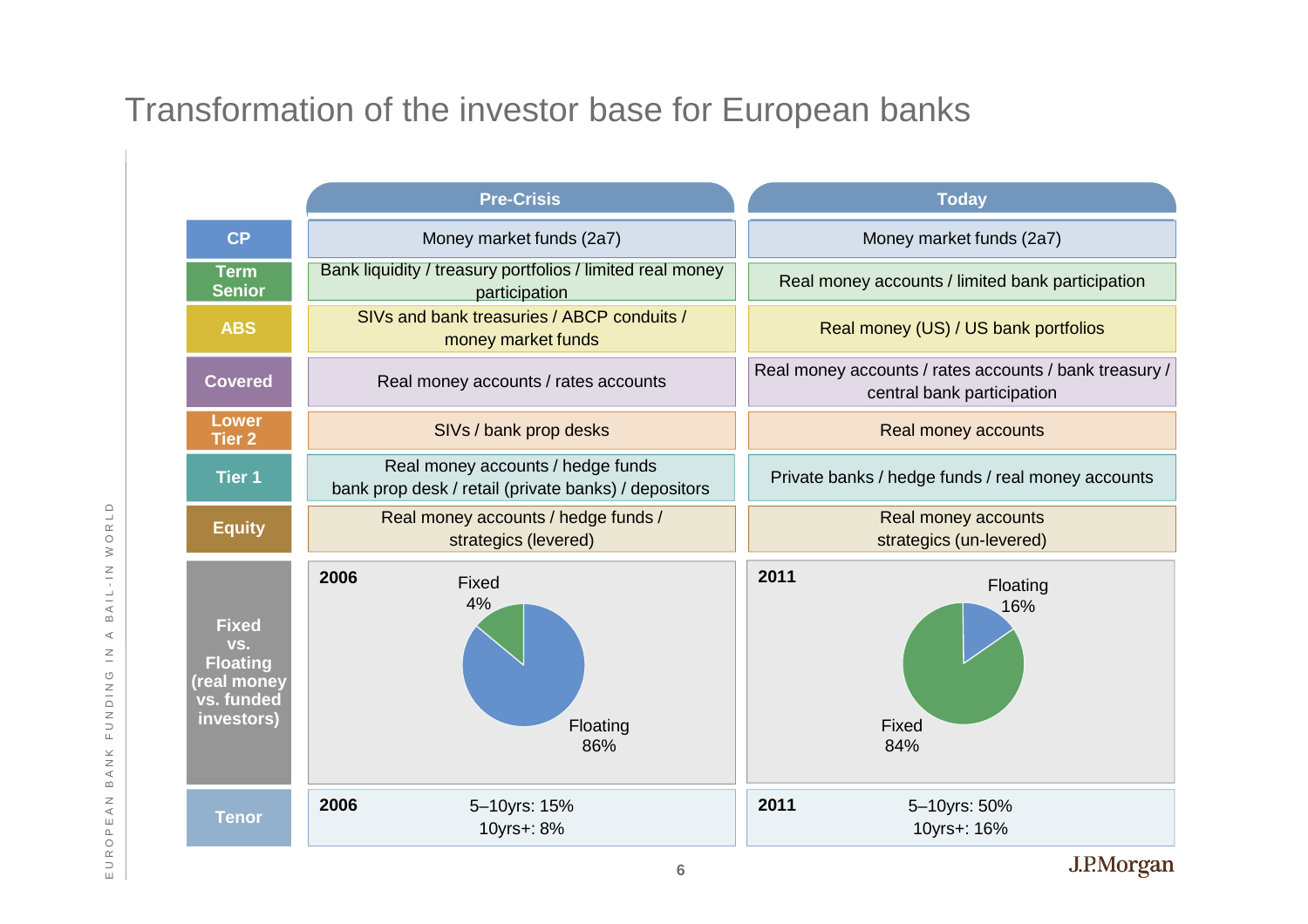#### Investors and bail-in

- H Investors differentiate between financial, corporate and sovereign risk, however uncertainty attracts a significant additional risk premium
	- $\blacksquare$  The special status of a bank (versus corporate) in liquidation is acknowledged
- Consequently, the key area of debate in the bank space is the appropriate risk premium
	- Pandora's box has been opened but uncertainty around when and how the proposed Crisis Management Framework will be implemented remains high
	- There has been a wide range of estimated risk premia: from a minimal 50bps, to 87bps (J.P. Morgan Investor Survey, 14 October 2010) to 345 bps (J.P. Morgan Research, 23 March 2012)
- Misapprehension that investors <u>need</u> to buy European bank paper
	- $\blacksquare$  The assumption that investors will buy an asset category because they "always" have has been proved wrong
	- $\blacksquare$  The investor base that European banks historically relied on has transformed
- The sovereign debt crisis has illustrated that the fear of "buyer strikes" can be self-fulfilling and  $\overline{\mathbb{R}}$   $\parallel$  dramatic even in the "safest" of asset categories
	- Investors accept and sympathise with the concept of bail-in of senior debt
		- $\blacksquare$  Not a concept to be utilised when a bank is a going concern, but rather when it has "failed"
		- $\blacksquare$  Should only be operated within the confines of a strict statutory resolution framework
		- The liquidation hierarchy needs to be rigorously respected
- П Grandfathering of debt and exempt asset classes (and therefore encumbrance and bias towards short term funding) as well as the implementation timetable are contentious issuesE<br>  $\frac{d}{d}$ <br>  $\frac{d}{d}$ <br> **E** Investors accept to be utilised when a bank is a goi<br> **E** Should only be operated within the confines of a<br> **E** Should only be operated within the confines of a<br> **E** The liquidation hierarchy